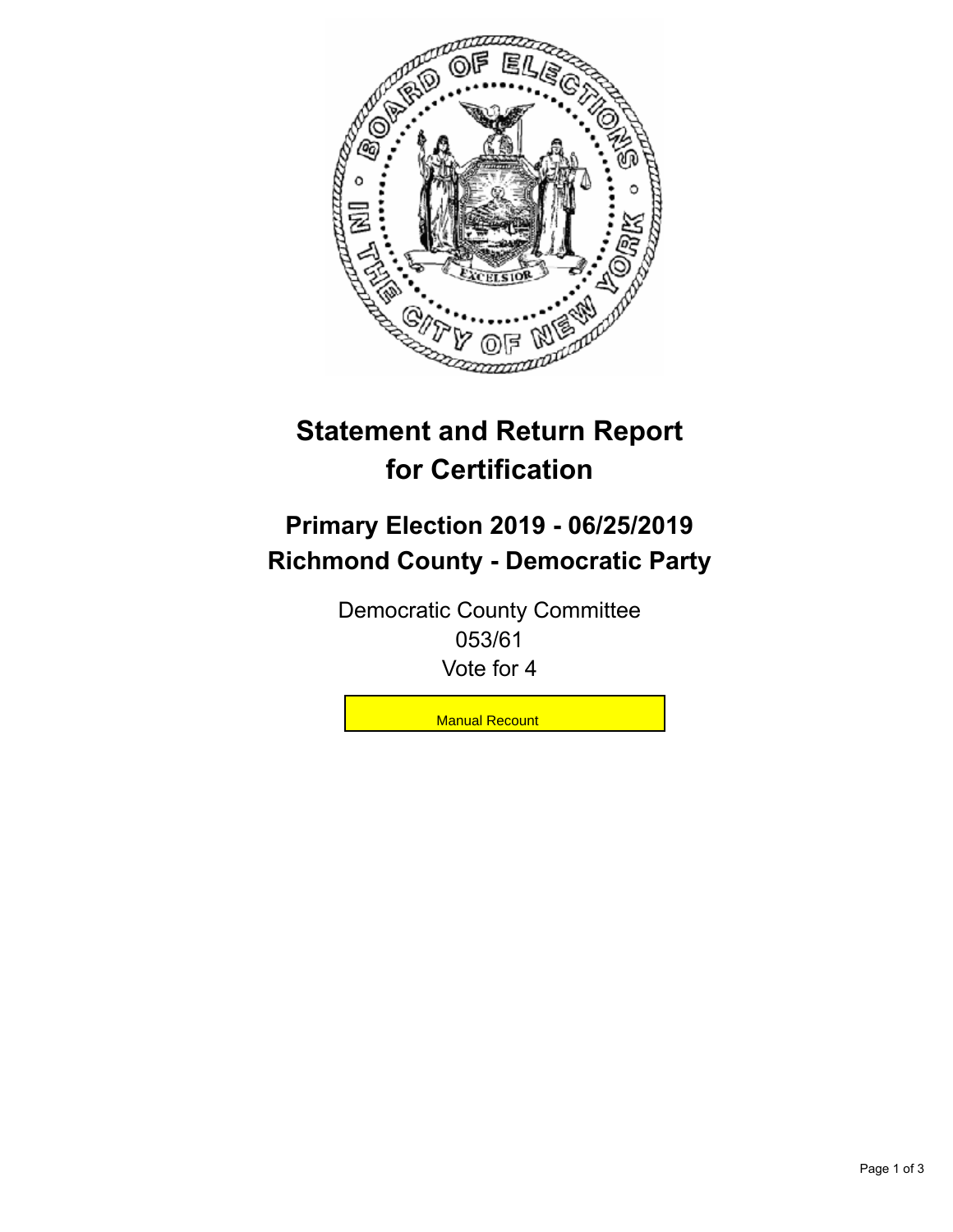

## **Assembly District 61**

| <b>PUBLIC COUNTER</b>                                    | 38             |
|----------------------------------------------------------|----------------|
| <b>MANUALLY COUNTED EMERGENCY</b>                        | 0              |
| ABSENTEE / MILITARY                                      | $\overline{2}$ |
| <b>AFFIDAVIT</b>                                         | 0              |
| <b>Total Ballots</b>                                     | 40             |
| Less - Inapplicable Federal/Special Presidential Ballots | $\Omega$       |
| <b>Total Applicable Ballots</b>                          | 40             |
| RAQUAN T. JACKSON                                        | 18             |
| <b>BIANCA L. NEGRON</b>                                  | 10             |
| SEAN P. WILSON                                           | 10             |
| <b>DENISE MILLER</b>                                     | 11             |
| SARAH S. WILLIAMS                                        | 16             |
| <b>MARJORIE RYAN</b>                                     | 8              |
| ANNE B. YOUNG                                            | 10             |
| <b>MICHAEL N. MULGREW</b>                                | 13             |
| <b>Total Votes</b>                                       | 96             |
| Unrecorded                                               | 64             |